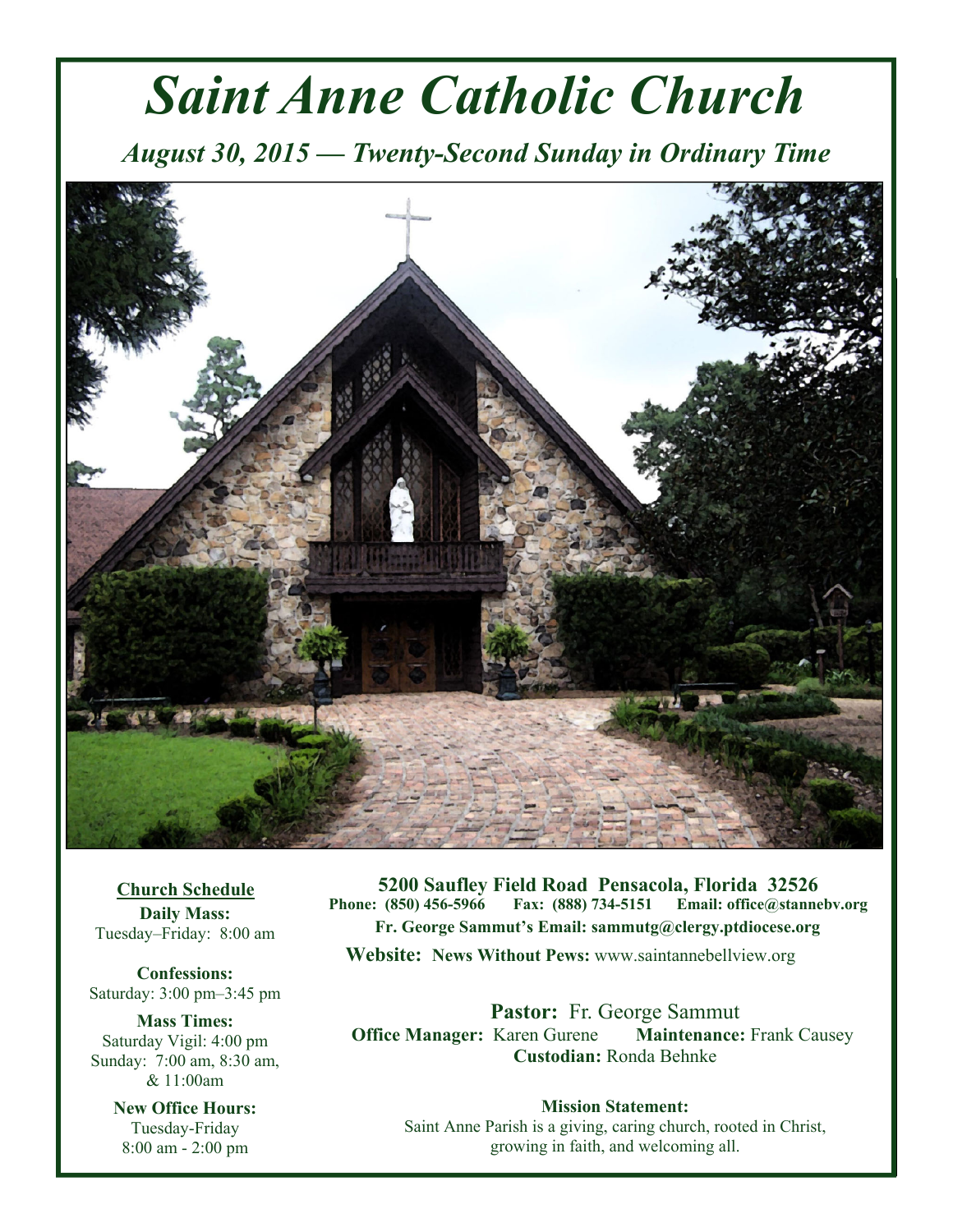### *Mass Intentions*

| Sat. Aug 29, 4pm    | + Harold Goff<br>requested by Catherine Goff             |
|---------------------|----------------------------------------------------------|
| Sun. Aug 30, 7am    | sp Parishioners of St. Anne                              |
| Sun. Aug 30, 8:30am | + Frank Rossi<br>requested by Penny Reese                |
| Sun. Aug 30, 11 am  | + Mary Jane Gray                                         |
| Mon. Aug 31, 8am    | <b>NO MASS</b>                                           |
| Tue. Sept 1, 8am    | + Jennie Misztal<br>requested by Peg & Steve Misztal     |
| Wed. Sept 2, 8am    | sp In Thanksgiving<br>requested by Anonymous             |
| Thu. Sept 3, 8am    | + Ramon Lambonao, Sr.<br>requested by Metudia L. Johnson |
| Fri. Sept 4, 8am    | + Thomas Bouchard<br>requested by Peg & Steve Misztal    |
| Sat. Sept 5, 4pm    | + Natale Rossi<br>requested by Penny Reese               |
| Sun. Sept 6, 7am    | + Tina Kennedy<br>requested by Fred Kennedy              |
| Sun. Sept 6, 8:30am | + Harry Powers<br>requested by Joanne Davis & Family     |
| Sun. Sept 6, 11am   | sp Parishioners of St. Anne                              |

#### *Please Pray For…*

Jeanne Allegato, Sue Almsted, Gloria Armitage, Ann Baker, Marge Baumlin, Angel Beasley, Stephanie Browne, Deborah Bush, Glenda Carmichael, Janet Cherry, Nancy Cherry, Nicole Christy, Brenda Crosby, Harper Elizabeth di Graaf, Patricia DiLeonardo, Josie Dominguez, Mary Dominguez, Elizabeth Duckett, Eleanor Dunn, Butch Durden, Larry Farley, Francis Figaniak, Sylvia Figaniak, Helen Flood, Chris Fracchia, Mario Fracchia, Catherine Goff, Cheri Hoagburg, Genevieve Holley, Helga Howard, Marion Humar, Justina Jennings, Robert Johnson, Kim Jones, Nina Jones, Inez Karasek, Joyce Kenney, Mary Ellen Kolbe, Mary Martin, Ruthie Matthews, Sara Matthews, Bob Mattus, Wanda McCagg, Carl McDavid, Vince Mercon, Josh Middleton, Ed Moore, Virginia Moretti, Judy Myers, Sue Olmsted, John Peters, Dolores Poljak, Aubrey Reed, Jason Reynolds, Doris Rogers, Theresa Row, Betty Schmitz, Lisa Sepulveda, Fred Sepulveda, Larry Stamper, Fr. Henry Thorsen, Lisa Tisdale, Sharell Williams.

**TODAY'S READINGS First Reading** — Moses directs the people to observe the commandments of the Lord (Deuteronomy 4:1-2, 6-8). **Psalm** — The one who does justice will live in the presence of the Lord (Psalm 15). **Second Reading** — Welcome the word that you have received and become doers of the word, not hearers only (James 1:17-18, 21b-22, 27). **Gospel** — You disregard God's commandment but cling to human tradition (Mark  $7:1-8$ ,  $14-15$ ,  $21-23$ ).

#### **READINGS FOR THE WEEK**

| Monday:   | 1 Thes 4:13-18; Ps 96:1, 3-5, 11-13;          |
|-----------|-----------------------------------------------|
|           | Lk 4:16-30                                    |
| Tuesday:  | 1 Thes 5:1-6, 9-11; Ps 27:1, 4, 13-14;        |
|           | Lk 4:31-37                                    |
|           | Wednesday: Col 1:1-8; Ps 52:10-11; Lk 4:38-44 |
| Thursday: | Col 1:9-14; Ps 98:2-6; Lk 5:1-11              |
| Friday:   | Col 1:15-20; Ps 100:1b-5; Lk 5:33-39          |
| Saturday: | Col 1:21-23; Ps 54:3-4, 6, 8; Lk 6:1-5        |
| Sunday:   | Is $35:4-7a$ ; Ps $146:7-10$ ; Jas $2:1-5$ ;  |
|           | Mk 7:31-37                                    |
|           |                                               |

#### **TRADITION**

Tradition is long human memory set, not in stone, but in human interaction. Without this active memory, the bonds of relationship and affection fray and fall apart. Communities dissolve as surely as neglected buildings do. After participating in events, celebrations, and even small rituals, we remark about how good it is to gather and remember.

 Today's readings remind us of foundations laid deeper than the human will to relate. Today we hear about God's will to relate to us—to be our God as we are called to be God's own beloved people.

 Today in three readings and three ways we remember the covenant bonds that create us as a people and the obligation and responsibility that express the innermost attitude of soul. You are mine. I am yours. These are God's words that created a people as surely as "Let there be light" created the sun and moon and all the stars.

#### *Visitation*

If you are unable to attend Mass for a period of time and would like to receive communion, please call Bill Handy at 776-6089.

*To add someone to the prayer list please call 456-5966.*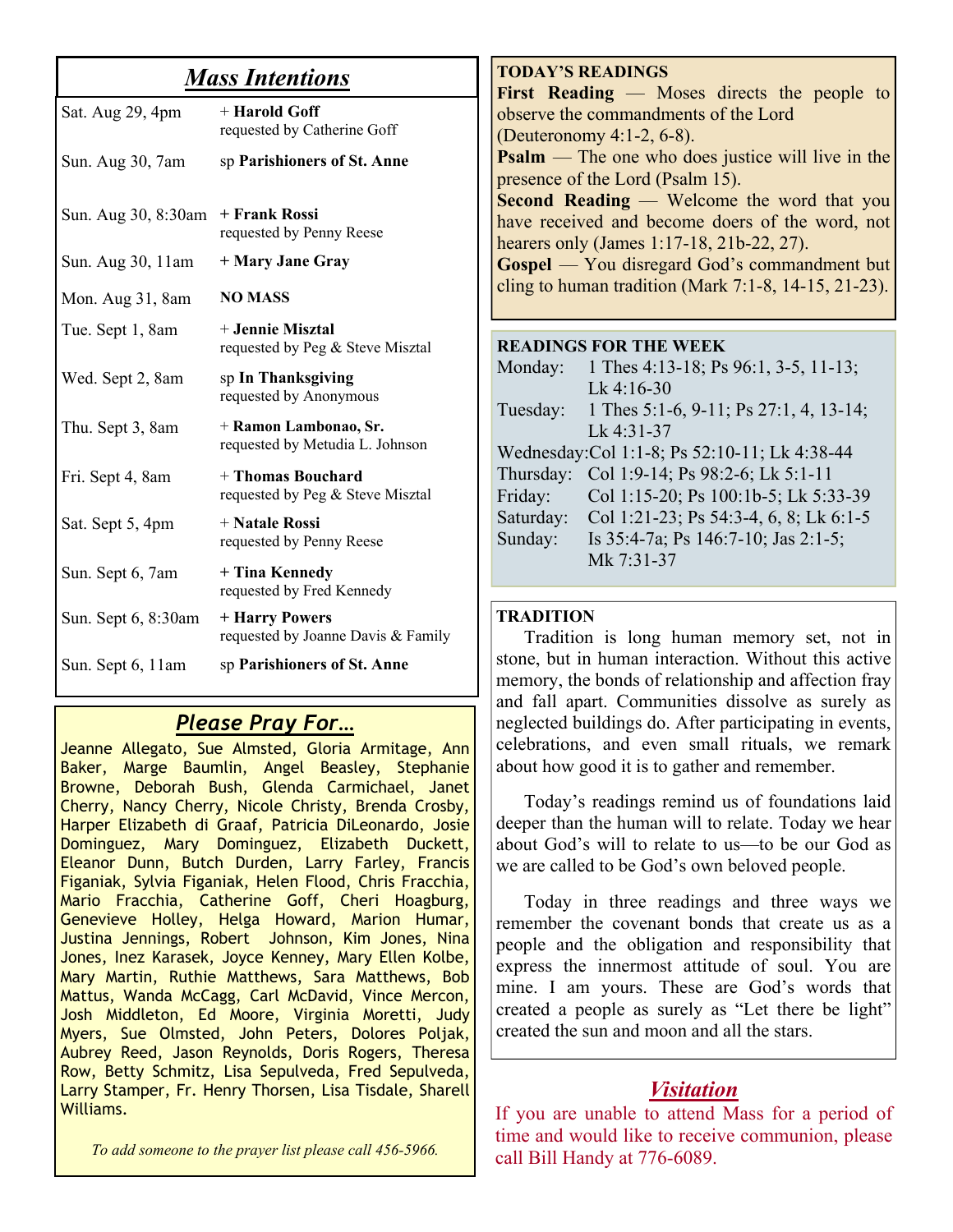# *NEWS AND EVENTS*

**RCIA (Rite of Christian Initiation for Adults)**  Interested in becoming Catholic? Already Catholic coming back to the faith? RCIA may be for you. Classes begin Wednesday, September 16 at 6:00 pm in the Family Life Center. Contact Louise Browne at 850-944-5466, or the parish office at 456-5966, for more information.

#### **Consoling the Heart of Jesus**

**A ten week retreat will be held in the St. Gabriel room each Wednesday, starting September 9th through November 11th. This is a part of The Women of Grace. Any ladies that might be interested, please contact Sandy Starkey at 944-1992 or shstarkey@gmail.com.**

#### **Electronic Giving (E-Giving) is Here!**

St. Anne is pleased to announce that we are offering an electronic option for making regular offerings. Contributions will be debited automatically from your checking or savings account. Our new e-giving program will offer convenience for you and will provide much-needed donation consistency for our parish. To begin using e-giving, log onto our website: saintannebellview.org and click on the blue button.

#### *GIC Clean-Up Day*

Grounds Improvement Crew Clean Up Day is scheduled for next Saturday, September 5th from 8 am-12 pm. We need your help to keep St. Anne parish looking its best.

*The Holy Name Society* would like to invite all men of the Parish to join their group. They meet the first Tues. of each month at 7:00 pm in the St. Anne Room. Next meeting is September 1.

#### **St. Vincent de Paul**

The food pantry is in need of peanut butter, jelly, canned vegetables, ramen noodles and cereal. *The food pantry will take up their monthly collection after all Masses next weekend.*

#### **CCD Teachers Meeting**

There will be a mandatory CCD teachers meeting this Sunday, August 30, after the 8:30 am Mass. For more information, please contact Louise Browne at 944-5466.



#### *Campfire Rosary*

Our next Campfire Rosary will be this Friday, September 4th at 7 pm. Bring your chair, a friend and a rosary and

join us. Interested Ministries please contact Jean Wojnarowski at home (455-4246) or on her cell  $(255 - 7340)$ .

#### **From the Altar Society**

Oops, we made a big mistake. Back in June at the Father's Day breakfast, one of our prize winners did not get a prize. The gift card fell out of the paper sleeve and all this father got was an empty sleeve. I'm sure he is being polite by not letting us know. But please, we have your prize. If you would please contact Jean at wojo50@att.net, we would be more than happy to fix our mistake.

#### **Join the Email Tree**

**To join the email tree just send an email to: stanneinfo+subscribe@googlegroups.com** 



Barbara Belvin Kalynn Brigham Louise Browne Kevin Carff Barbara Chipman Nikki Cole George Dethlefs Aldwina Eblamo Barry Farrar Jerry Feagles Fred Fenton Myrtha Gallagher Cheryl Gardner Matthew Gaudet Lynn Godwin Sharron Gorman

Leo Holland Kenn Jayne Dale Jordan Cohen Khuu Janet Merced Tracy Moore James Morgan Marisa Nguyen Henry Pertuz Toya Rodriguez Abigail Siren Hayden Strickland Joe Szulczewski Blaise Vallese Erin Villafuerte Richard Ward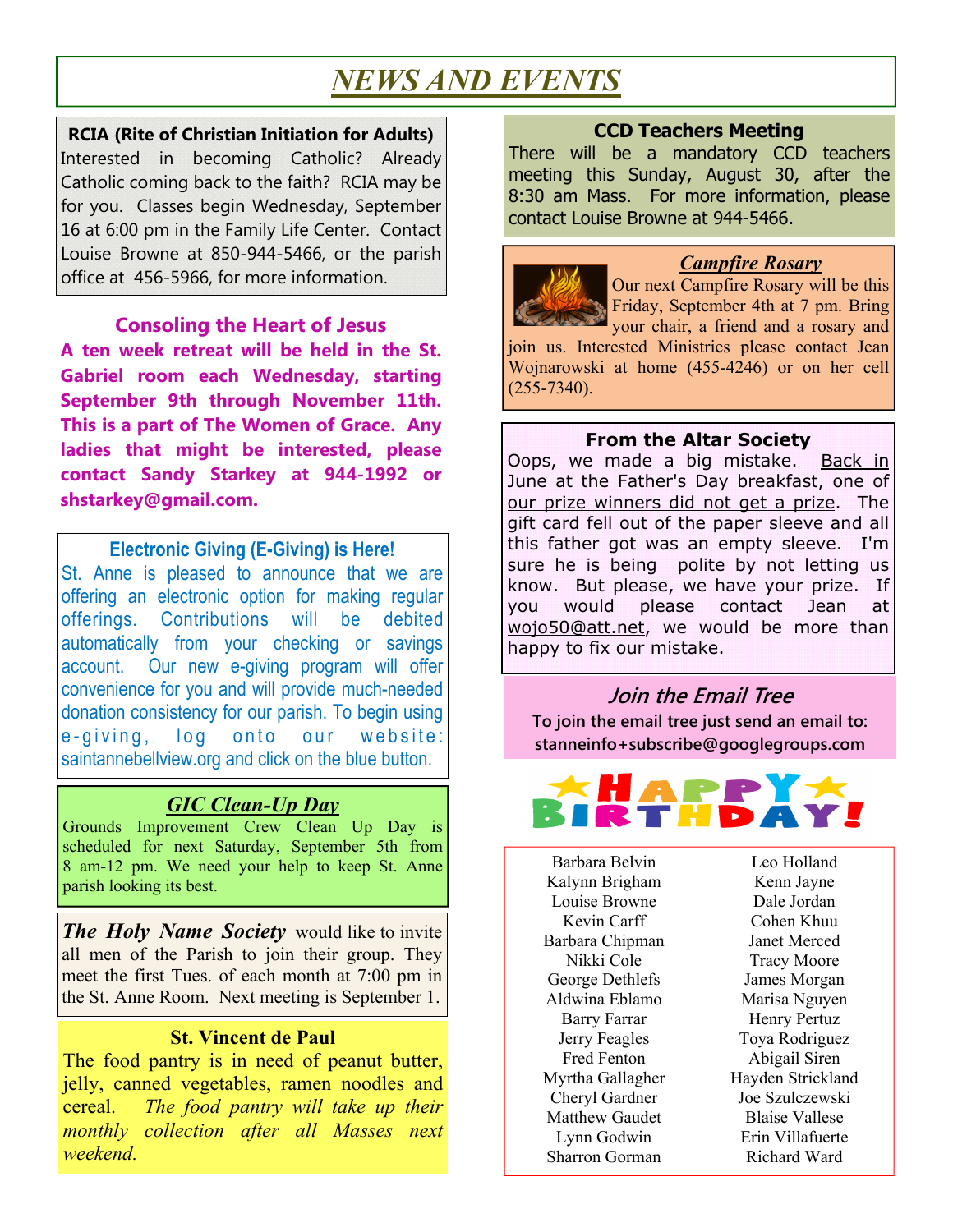| <b>Parish Registration/Update</b>                   |                                                                                                                                                                                                                               |  |  |  |  |  |
|-----------------------------------------------------|-------------------------------------------------------------------------------------------------------------------------------------------------------------------------------------------------------------------------------|--|--|--|--|--|
|                                                     |                                                                                                                                                                                                                               |  |  |  |  |  |
| ADDRESS: __________________________________         |                                                                                                                                                                                                                               |  |  |  |  |  |
|                                                     |                                                                                                                                                                                                                               |  |  |  |  |  |
|                                                     | New in parish. Please send registration and other pertinent information.<br>Moving out of parish. Please delete me/my family from records. Envelope #                                                                         |  |  |  |  |  |
| Moving within parish area. <b>Please change my:</b> |                                                                                                                                                                                                                               |  |  |  |  |  |
|                                                     |                                                                                                                                                                                                                               |  |  |  |  |  |
|                                                     | Signature and the state of the state of the state of the state of the state of the state of the state of the state of the state of the state of the state of the state of the state of the state of the state of the state of |  |  |  |  |  |

# *Bishop John Ricard Conference*  **SACRED SCRIPTURE:**

Strengthening and Enriching Our Faith Journey

**On line registration: www.ptdiocese.org then Event Registration**

**Saturday, October 3, 2015** 

**9:00 A.M. – 3:00 P.M.** 

# **St. Sylvester Parish, Navarre**

Cost \$25 by September 28 \$30 after September 28

**Child Care will be available but the children must be registered before the day. Parents must bring food, labeled with name, for their children. Please also label any item that the child brings.** 

#### *SAFE ENVIRONMENT INFORMATION*

#### *Educational Material on the Danger of Abuse*

The overwhelming majority of our clergy and lay leaders are hardworking individuals who are dedicated to serving the people of God in our parishes and schools. All of us together are responsible for making sure that all of our ministries are as safe as possible for our children and vulnerable adults. Each of us has a responsibility to educate ourselves about the real danger of abuse. Courses are available online at **www.shieldthevulnerable.org**, and they are free. For help on these courses and other safety matters, please contact the Diocese Office of Safe Environment at 435-3570.

#### *Victims of Abuse*

The Diocese of Pensacola-Tallahassee is committed to healing the hurting hearts of sexual abuse victims and has established Victims Assistance Coordinators who are experienced and trained counselors and are available to help persons who have been sexually abused. The Coordinator for the Pensacola/Fort Walton Beach area is Louis M. Makarowski, Ph.D., P.A; 477-7181.